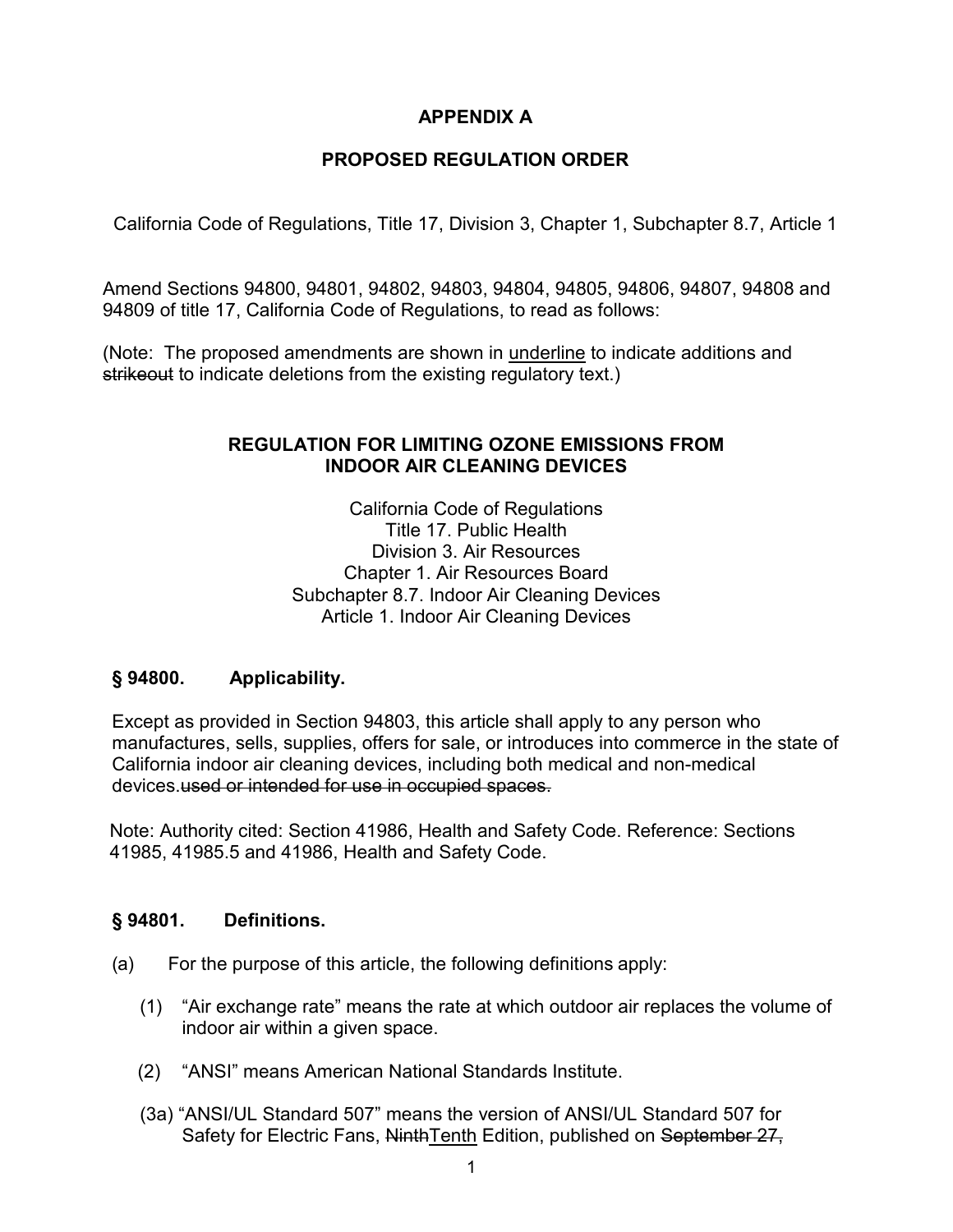November 9, 2017 2007, and revised on November 15, 2018. by Underwriters Laboratories, Inc. (UL).

- 2011, and revised on August 7, 2018.Fourth Edition, published on December (3b) "ANSI/UL Standard 867" means the version of ANSI/UL Standard 867 for Safety for Electrostatic Air Cleaners, Fifth Edition, published on August 4, 21, 2007 by Underwriters Laboratories, Inc. (UL), and the associated Certification Requirement Decisions published by UL on March 4, 2008; April 17, 2008; April 18, 2008; July 8, 2009; July 9, 2009; and November 23, 2009.
- (3c) "ANSI/UL Standard 484" means the version of the ANSI/UL Standard for Safety for Room Air Conditioners, Ninth Edition, dated February 7, 2014, and revised on September 6, 2018. Eighth Edition, dated December 21, 2007 with revisions through March 27, 2009, and most recently approved by ANSI on March 27, 2009.
- (3d) "ANSI/UL Standard 1278" means the version of ANSI/UL Standard for Safety for Movable and Wall- or Ceiling-Hung Electric Room Heaters, Fourth Edition, dated March 21, 2014, and revised on August 20, 2018. Third Edition, dated June 21, 2000 with revisions through July 30, 2008, and most recently approved by ANSI on July 30, 2008.
- 15, 2006, and most recently approved by ANSI on June 15, 2006. (3e) "ANSI/UL Standard 1017" means the version of the ANSI/UL Standard for Safety for Vacuum Cleaners, Blower Cleaners, and Household Floor Finishing Machines, Tenth Edition, dated September 15, 2017, and revised on July 19, 2018. Seventh Edition, dated December 7, 2001 with revisions through June
- Edition, dated January 27, 2017, and revised on August 6, 2018. August (3f) "ANSI/UL Standard 1993" means the version of the ANSI/UL Standard for Safety for Self-Ballasted Lamps and Lamp Adapters, Fifth Edition Third-28, 2009.
- (3g) "ANSI/UL Standard 73" means the version of the ANSI/UL Standard for Safety for Motor-Operated Appliances, Tenth Edition, dated March 2, 2011, and revised on August 8, 2018.
- (3h) "ANSI/UL Standard 153" means the version of the ANSI/UL Standard for Portable Electric Luminaires, Thirteenth Edition, dated March 3, 2014, and revised on July 27, 2018.
- (3i) "ANSI/UL Standard 998" means the version of the ANSI/UL Standard for Safety for Humidifiers, Fifth Edition, dated April 25, 2011, and revised on April 4, 2016.
- (3j) "ANSI/UL Standard 1995" means the version of the ANSI/UL Standard for Safety for Heating and Cooling Equipment, Fifth Edition, dated July 31, 2015, and revised on August 17, 2018.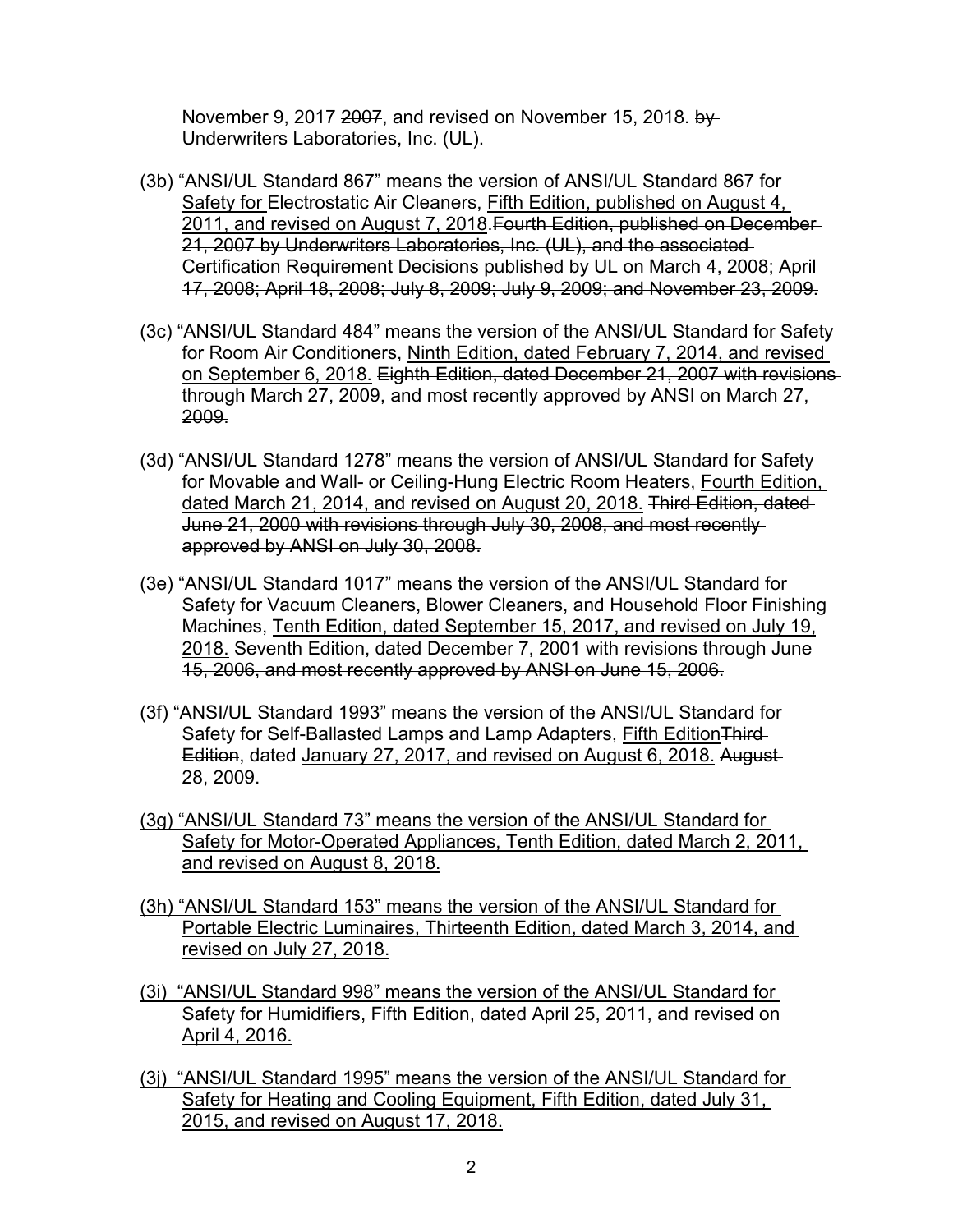- (3k) "ANSI/UL Standard 1598" means the version of the ANSI/UL Standard for Safety for Luminaires, Fourth Edition, dated August 28, 2018.
- November 7, 2014, and revised on February 23, 2017. (3l) "ANSI/UL Standard 499" means the version of the ANSI/UL Standard for Safety for Electric Heating Appliances, Fourteenth Edition, dated
- (4) "CARB" means the California Air Resources Board.
- **l<u>L</u>aboratories <u>(NRTL)</u> that verify compliance with the applicable ANSI/UL <u>or</u>** (5) "Certification mark" means the symbol used by a recognized testing organization to indicate that a representative sample of the product bearing the symbol meets certain quality or safety criteria. For this regulation the organizations of interest are the nNationally rRecognized tTesting CSA Standards for indoor air cleaning devices.
- (6) "CCR" means the California Code of Regulations.
- (7) "CFR" means the U. S. Code of Federal Regulations.
- (8) "CSA" means the Canadian Standards Association.
- (8) <u>"CSA" means the Canadian Standards Association.</u><br>(9) <u>"CSA C22.2 no. 187-15" means the version of the CSA Standard for</u> Electrostatic Air Cleaners published on February 1, 2015, and revised April 2016.
- amount of another substance.  $(10)(8)$  "Concentration" means the amount of a specified substance in a unit
- law does not refer to it and will not consider it.  $(11)$ (9) "de minimis" refers to a quantity so little, small, miniscule or tiny that the
- (12)(10) "Distributor" means any person to whom an indoor air cleaning device is sold or supplied for the purposes of resale or distribution in commerce.
- (13) "Dual-function" means any electronic device that includes an air cleaning component in addition to its primary function.
- (14)(11) "Emission" means the release or discharge of a substance into the environment.
- Board or the Executive Officer's designee. (15)(12) "Executive Officer" means the Executive Officer of the Air Resources
- <u>(16)</u>(13) "Half-life" means the time  $\,$  required for the concentration of a substance to be reduced to half of its initial value.
- $(17)(14)$  "Indoor air cleaning device" means an energy-using product whose stated function is to reduce the concentration of airborne pollutants,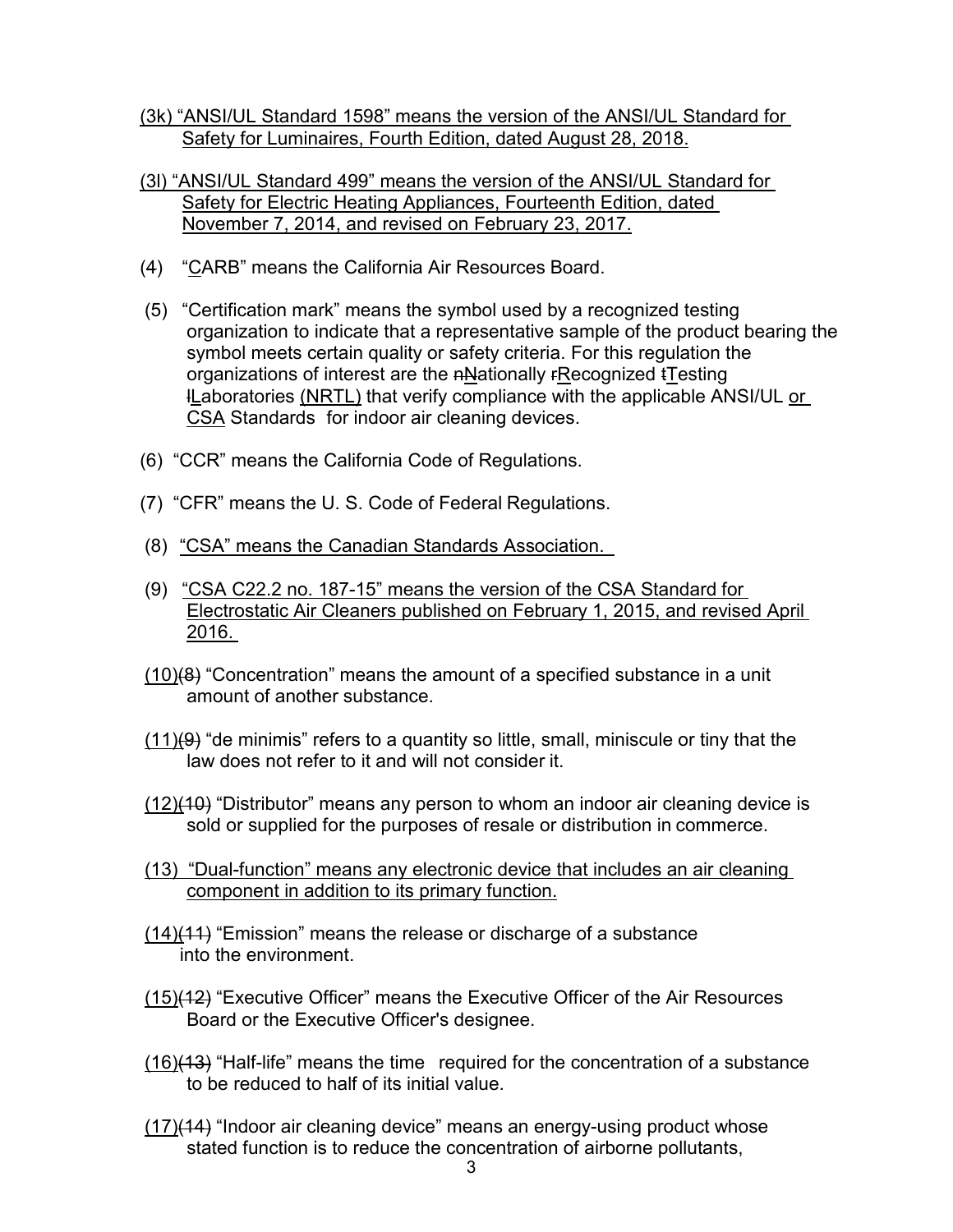including but not limited to, allergens, microbes (e.g., bacteria, fungi, viruses, and other microorganisms), dusts, particles, smoke, fumes, gases stores, offices, vehicles, and the air surrounding a person. Such devices designed to be attached to <u>or inserted into</u> a <u>window,</u> wall, ceiling, post, or vapors, and odorous chemicals, from the air entering or inside an enclosed space., including but not limited to, rooms, houses, apartments, include, but are not necessarily limited to, portable devices of any size intended for cleaning the air nearest a person, in a room of any size, in a whole house or building, or in a motor vehicle; and stand-alone devices duct, or other indoor surface.; and personal air cleaning devices.

- including, but not necessarily limited to, buildings, vehicle cabins, and boat (18) "In-duct air cleaner" means an energy-using air cleaning device within a heating, air-conditioning, and/or ventilation system for an enclosed space, cabins.
- <u>(19)</u> <del>(15)</del> "Industrial use" or "industrial application" means the use of <u>an ozone-</u> producing air cleaning device ezone in the following manner:
	- (A) purification of water in an industrial plant, water treatment facility, municipal water facility, or similar facility, and swimming pools and spas
	- $(A)(B)$  the destruction of microbes on produce in an agricultural processing plant, refrigerated transport truck, or related facility, provided no people are physically present.
	- $(B)(C)$  chemical oxidation and disinfection in the electronics, pharmaceutical, biotechnology and chemical industries, provided no people are physically present.
	- (D) bleaching and other processing purposes in the pulp and paper industry
	- (E) odor control from industrial stack gases or wastewater treatment facilities
	- temporary use, carried out by trained personnel, and provided no people are physically present.  $(C)(F)$  odor and smoke control in the hotel industry, for intermittent and
	- (G) mold remediation, provided no people are physically present
	- by trained personnel, and provided no people are physically present. (D)(H) mold, odor, fire and smoke damage remediation services, carried out
	- industry, carried out by trained personnel, and provided no people are physically present.  $(E)(H)$  odor control in the motor vehicle reconditioning and detailing
	- (F) odor control in mausoleums, carried out by trained personnel, and provided no people are physically present.
- packaging, or, for air cleaners sold prior to October 1, 2012, may be an adhesive sticker.  $(20)(16)$  "Label" means an area containing the required statement in an easily readable format, separate from unrelated text. This is printing on the product
- indicate that a representative sample of the product bearing the symbol meets certain UL quality or safety criteria. For this regulation, the organizations of (21)(17) "Listing mark" means the symbol used by Underwriters Laboratories, Incto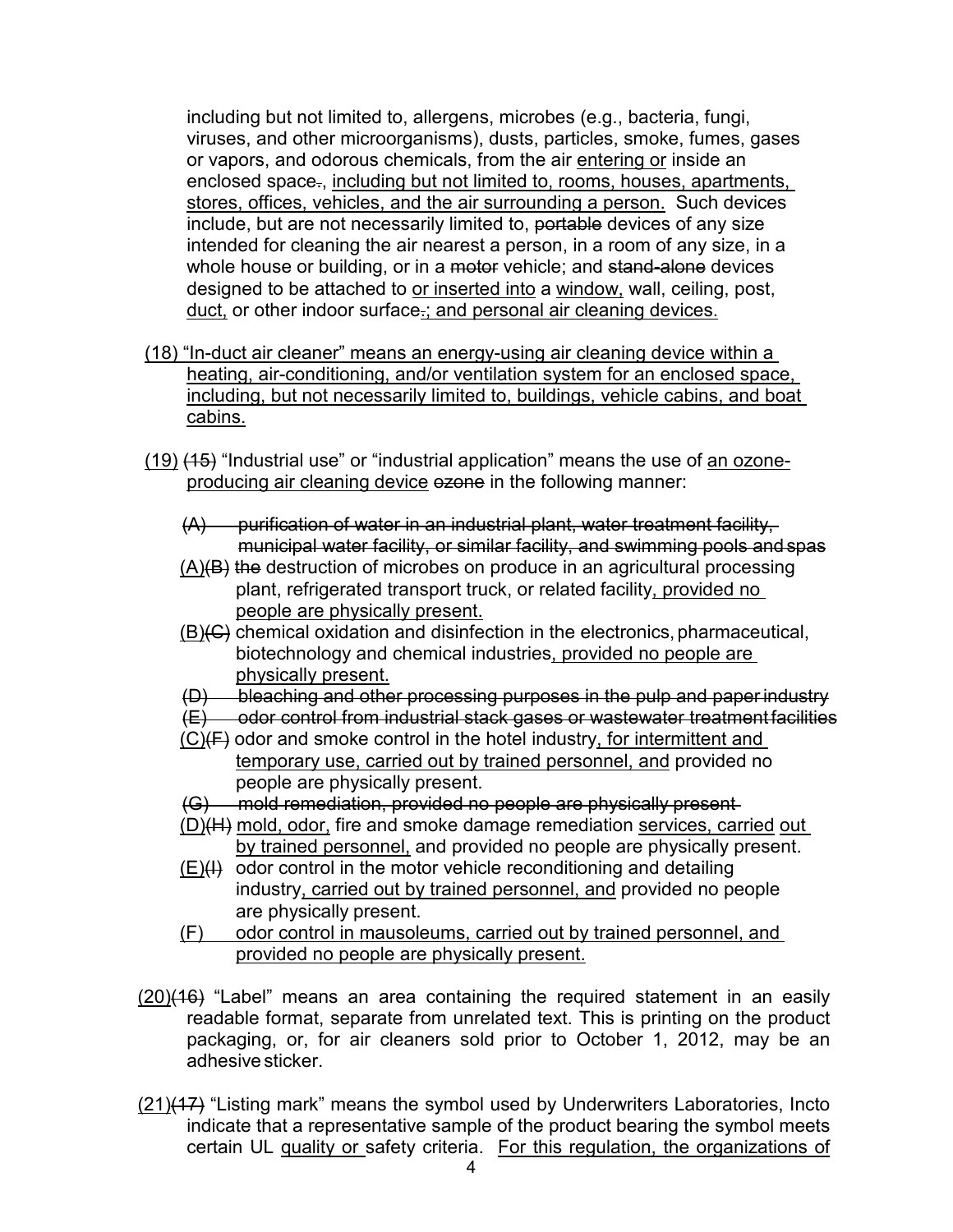interest are the Nationally Recognized Testing Laboratories (NRTL) that verify Standards 484, 1017, 1278 and 1993 for other appliances and devices. compliance with the applicable ANSI/UL or CSA Standards for indoor air cleaning devices. The safety criteria are found in UL nationally recognized Standards 867 and 507 for air cleaning device safety, and where applicable in

- produces, or packages an indoor air cleaning device. (22)(18) "Manufacturer" means any person who imports, manufactures, assembles,
- of Title 21 of the United States Code. (23)(19) "Medical device" means "device" as defined in subsection (h) of Section 321
- <u>(24)</u>(<del>20)</del> "Mechanical filtration only" means removal of contaminants from air only via through a filter medium. Materials used in the construction of the filter media may include substances such as activated charcoal, paper, foam, synthetics, ceramics, or natural fibers. filtration with physical barrier, non-electronic techniques, i.e. air is forced
- manufactured by the same manufacturer. Units in the same model group may potentially related to ozone output would belong to the same model group.  $(25)(24)$  "Model group" means indoor air cleaning devices sharing the same design, operational features, device output, and performance characteristics, and be marketed under different brand names. Units that differ only in decorative treatments such as color, remote control, or other cosmetic features not
- (26)(22) "NIST" means the U. S. National Institute of Standards and Technology.
- meet the definition of "medical device" above. (27)(23) "Non-medical device" means any indoor air cleaning device that does not
- <u>(28)</u>(<del>24)</del> "NRTL" means Nationally Recognized Testing Laboratory, as recognized by U. S. OSHA per section 1910.7 of Title 29 of the Code of Federal Regulations.
- (25) "Occupied space" means an enclosed space intended to be occupied by people for extended periods of time, e.g., houses, apartments, hospitals and offices.
- (29)(26) "OSHA" means U. S. Occupational Safety and Health Administration.
- secondary container used for shipping purposes<del>.,</del> <u>unless it is the only</u>  $(30)(27)$  "Packaging" means the materials around the consumer or institutional product which serve only to contain, enclose, incorporate, deliver, dispense, wrap or store the product. "Packaging" includes any article onto or into which the principal display panel and other accompanying literature or graphics are incorporated, etched, printed or attached. "Packaging" does not refer to a packaging used for the product.
- (31) "Permanent filter" means a filter which cannot be removed by a consumer or testing laboratory, and is physically capable of functioning effectively for the stated or intended lifetime of the device.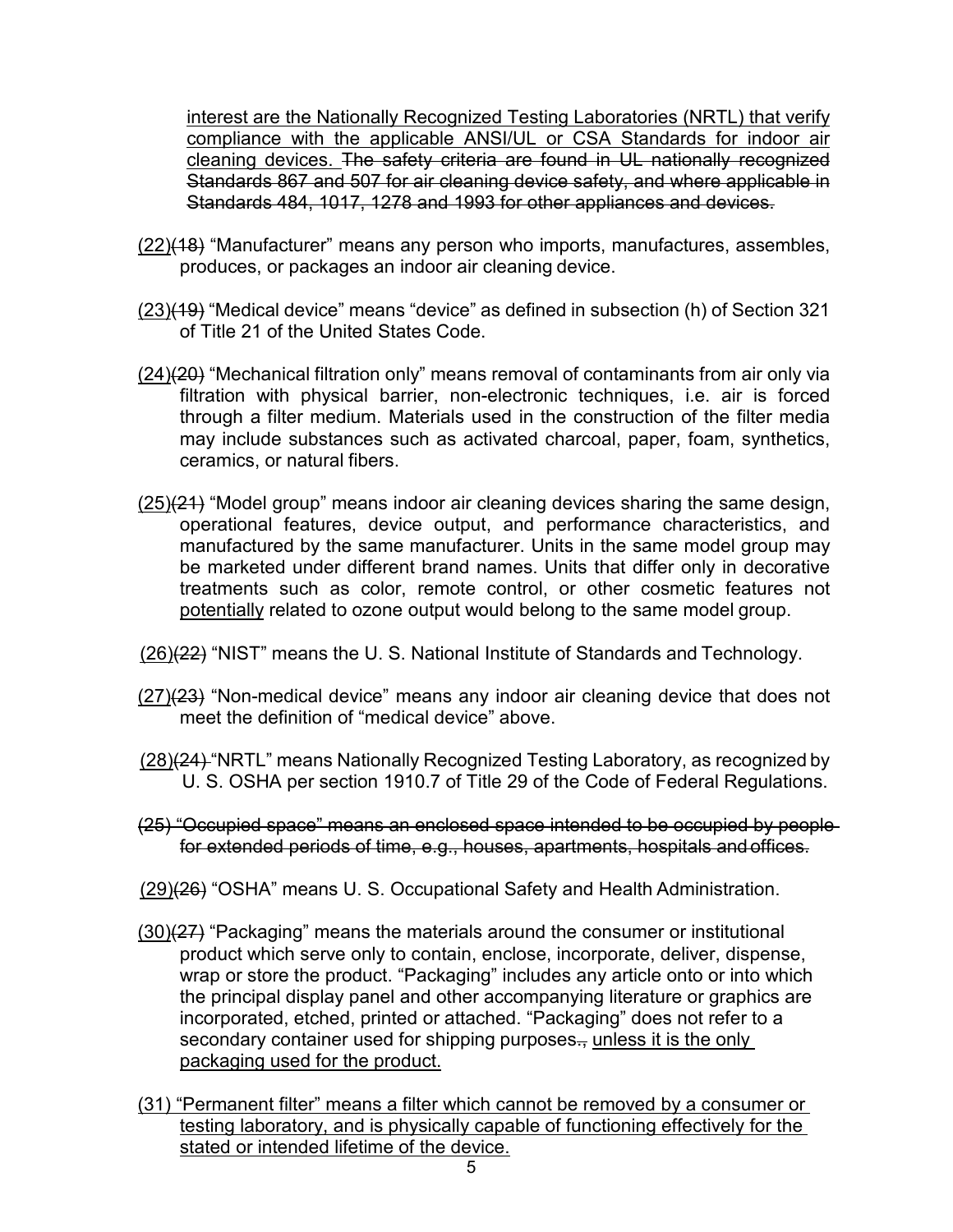- surrounding a person. It may be worn on, or carried by, a person in any way, including but not necessarily limited to, around the neck, or in a pocket, purse, (32) "Personal air cleaning device" means a device intended to clean the air or similar item.
- (33) <del>(28)</del> "ppm" is a unit of concentration measure meaning parts per million by volume. For the purposes of this regulation the volume considered is air and the substance of interest is ozone.
- <u>(34)(29</u>) "Retailer" means any person who sells, supplies, or offers for sale, indoor air cleaning devices, directly to consumers.
- <u>(35)</u><del>(30)</del> "Supply" means to make available for purchase or use.
- <u>(36)</u><del>(31)</del> "UL" means Underwriters Laboratories, Inc.
- <u>(37)(32</u>) "U. S." means United States of America.
- (38) "UVGI" means ultraviolet germicidal irradiation and is ultraviolet (UV) light from a coated lamp that only emits light with wavelengths greater than 240 measureable ozone. nanometers (nm), with a spectral peak of 254 nm, and produces no

Note: Authority cited: Section 41986, Health and Safety Code. Reference: Sections 41985, 41985.5 and 41986, Health and Safety Code; 21 C.F.R. § 801.415; 29 C.F.R. § 1910.7; and 21 U.S.C. § 321.

#### **§ 94802. Standards for Indoor Air Cleaning Devices.**

 the test procedures in Section 94805. The provisions set forth in Section 94802 shall apply 24 months after the effective date of the amendments for in-duct air cleaners. 94807 within 12 months of the effective date of the amendments. Except as provided in Section 94803 (Exclusions and Exemptions), title 17, California Code of Regulations, no person shall manufacture for use in California 24 months after the effective date of this regulation, or sell, supply, offer for sale, or introduce into commerce, any indoor air cleaning device for use or intended for use in occupiedspaces unless the device is certified by CARB to produce an ozone emission concentration not exceeding 0.050 ppm, as specified in Section 94804; is labeled as required in Section 94806; meets all requirements of this article; and continues to meet all requirements of this article, including the ozone emissions limit as determined by Portable air cleaners must comply with the labeling and safety mark requirements in Section 94806 within 12 months of the effective date of the amendments. Uncertified air cleaners sold, supplied, offered for sale, or introduced into commerce in California for an exempted industrial use must meet the requirements in Sections 94803(a) and

Note: Authority cited: Section 41986, Health and Safety Code. Reference: Sections 41985, 41985.5 and 41986, Health and Safety Code; and 21 C.F.R. § 801.415.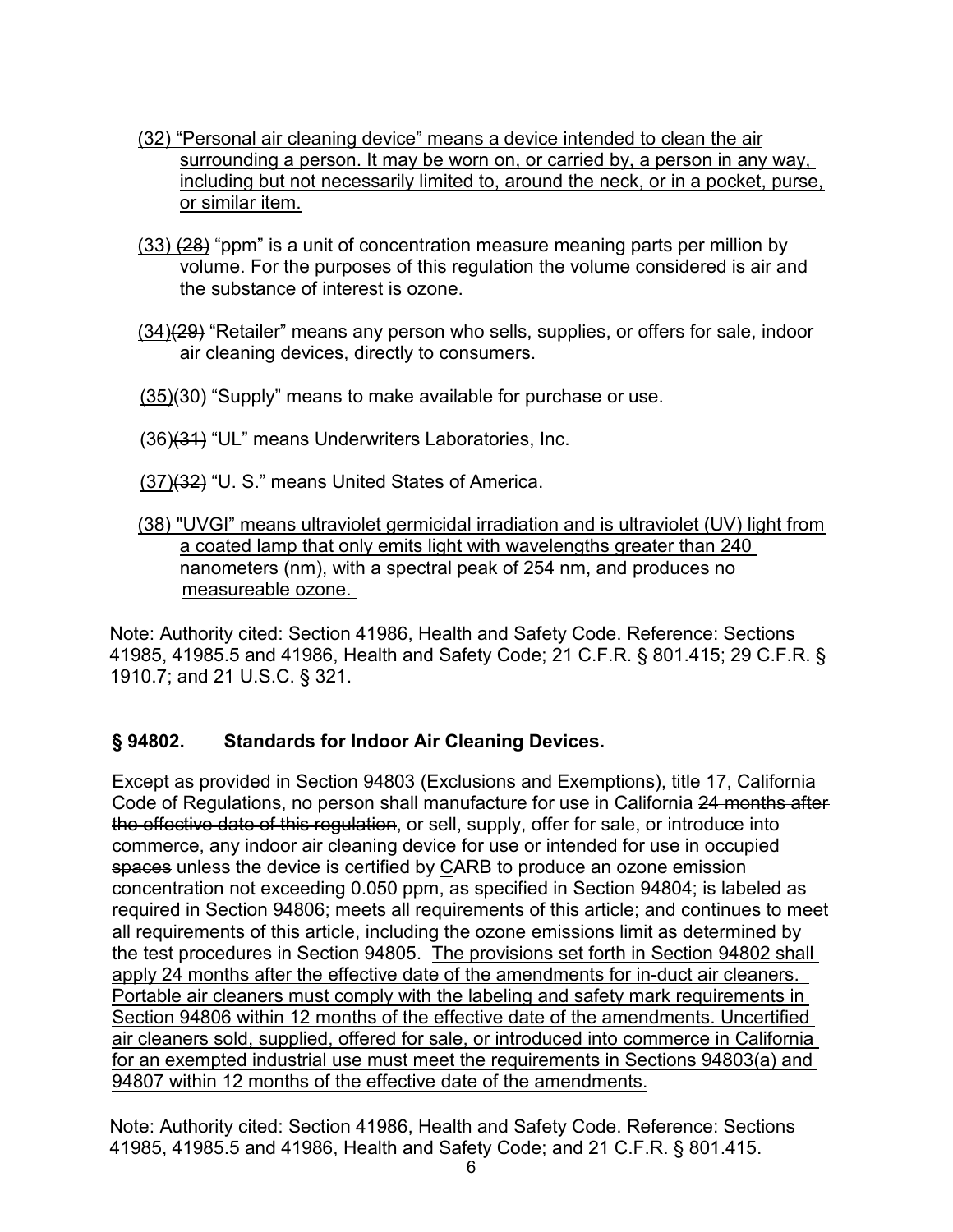#### **Exclusions and Exemptions.**

 devices manufactured, advertised, marketed, labeled, and used solely for unoccupied spaces. Health hazard: emits ozone". This advisory must be clearly visible and placed near the power switch or electrical connection on the device. visible and placed near the power switch or electrical connection on the device.<br>A graphic illustrating that people should not be present during use of the device<sub>.</sub> prominently displayed in all owner's, operations, and installation manuals for about potential adverse health effects associated with exposure to ozone must be included in all owners, operations and installation manuals for the device(s). (a) *Industrial use*: The provisions of this article do not apply to indoor air cleaning industrial use as defined in Section  $94801(a)(1519)$  above, provided the devices display an advisory that states: "For industrial use only. Use only in is also required to be placed next to the text. The advisory also must be the device(s) and on all marketing materials, including websites. Information

 re-occupied must be included in the owner's or operations manual. A recommendation that any enclosed space in which ozone-producing air cleaners are used should be well-ventilated for at least one hour before being

Manufacturers, distributors, sellers, and retailers of ozone generating air cleaning devices must be able to demonstrate that devices are manufactured, marketed, advertised, and labeled solely for an exempted purpose(s). that theyare marketed solely through industrial supply outlets or businesses and prominently labeled as "Solely for industrial use. Potential health hazard: emits ozone."

 (b) *In-duct systems*: Air cleaning devices designed, marketed, and used solely as a system, such as an "in-duct system," are exempt from this regulation. physically integrated part of a central heating, air conditioning, or ventilating

Note: Authority cited: Section 41986, Health and Safety Code. Reference: Sections 41985, 41985.5 and 41986, Health and Safety Code.

### **Certification Requirements.**

required to submit an application for certification to the <u>C</u>ARB Executive Officer, Certification. The application may also be submitted by email at behalf of a manufacturer, as long as all required information and signatures from verification of compliance with the test methods described in Section 94805, from (a) Each manufacturer of an indoor air cleaning device subject to Section 94802 is P.O. Box 2815, Sacramento, CA 95812, Attn: Indoor Air Cleaning Device [aircleaners@arb.ca.gov](mailto:aircleaners@arb.ca.gov) or via another CARB-approved method. Information submitted on the certification application must be true and correct. Applications may be submitted by a professional association or certification organization on the manufacturer and test laboratory representatives are included. Upon a laboratory meeting the performance specifications in Section 94805(d), the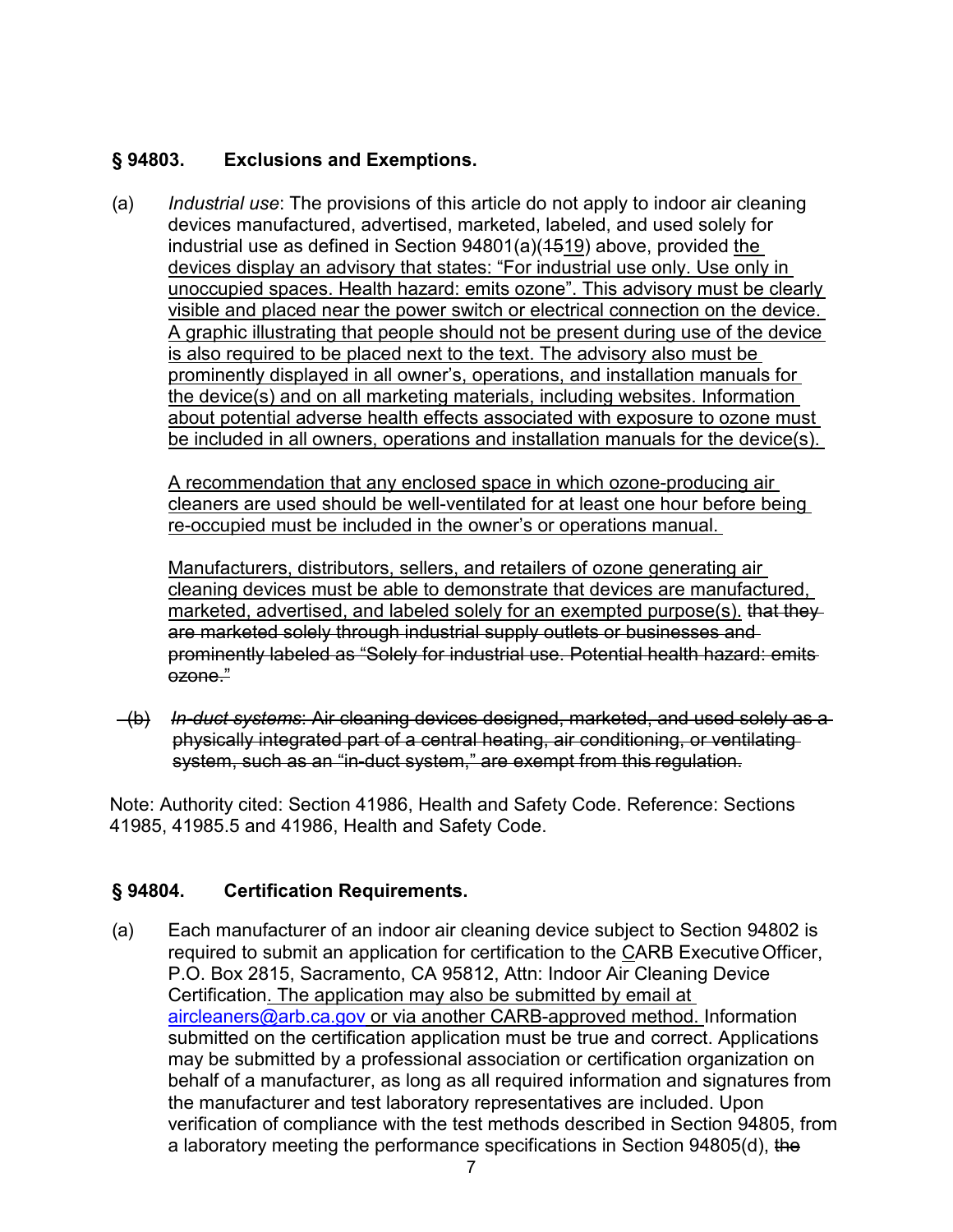CARB will issue an Executive Order that the indoor air cleaning device has completed certification for sale of the device within California. Certification will be granted to manufacturers, who have the responsibility to comply with all provisions of this article. An air cleaner manufacturer that makes medical claims for a device must submit evidence that the manufacturer has applied for FDA approval for that device prior to submitting an application for CARB certification.

- removal, and any portable air cleaning device using only UVGI lamp(s), with or without mechanical filtration, and no other electronic air cleaning technology, is exempt from the testing requirement for the ozone emission standard of ozone emissions. Verification of <del>this mechanical-filtration-only <u>t</u>hese</del> exclusions exploded parts diagram, and a block diagram, and schematic of the model compliant, as it may produce harmful ozone. These air cleaning devices Indoor certified under ANSI/ULStandard 507, which is hereby incorporated by reference tested for electrical safety under the applicable ANSI/UL Standard. Mechanical filtration-only devices certified to ANSI/UL Standard 507 or to another applicable ANSI/UL Standard for their electrical safety prior to the enactment of this (b) Any indoor air cleaning device using only mechanical filtration for pollutant 0.050 ppm as determined in Section 94805, based on their known *de minimis*  from ozone emission testing will be made by the CARB Executive Officer based on the submission of product design specifications and documentation by the manufacturer, distributor, or retailer. Documentation to the CARB shall include a description of the air cleaning performance technology employed, as well as an complete electrical safety report that indicates the wavelength(s) of the UV lamp(s) used, the lamp manufacturer, and lamp model number. Instructions in the owner's or operations manual must state that replacement lamp(s) must be UVGI, as defined in Section 94801(a)(38), or the device will no longer be CARB air cleaning devices qualifying as "mechanical filtration only" devices shall be as defined in Section 94801. Multi-function devices that include an air cleaning component that would qualify as "mechanical filtration only" but would normally be tested for their electrical safety under another ANSI/UL Standard shall be regulation are eligible for certification without further testing provided documentation of compliance with ANSI/UL Standard 507 or the relevant ANSI/UL Standard is submitted and the model continues to comply with requirements of that standard. To be certified under this regulation, manufacturers of such indoor air cleaning devices must submit the information required in Sections 94804(c)(1) through 94804(c)(3) below, and Sections 94804(c)(4)(A) and 94804(c)(4)(F) below. These products are still subject to the labeling requirements specified in Sections 94806(b) and 94806(d).
- Executive Officer may waive the requirement to provide the information (c) The application for certification of air cleaning devices other than those covered in Section 94804(b) above must include the information in subsections (c)(1) through (c)(5) below, and any other information deemed necessary by the CARB Executive Officer. If the requested information is not applicable to the indoor air cleaning device in question, the applicant must indicate "not applicable". If the Executive Officer concurs with the applicant's judgment, the requested.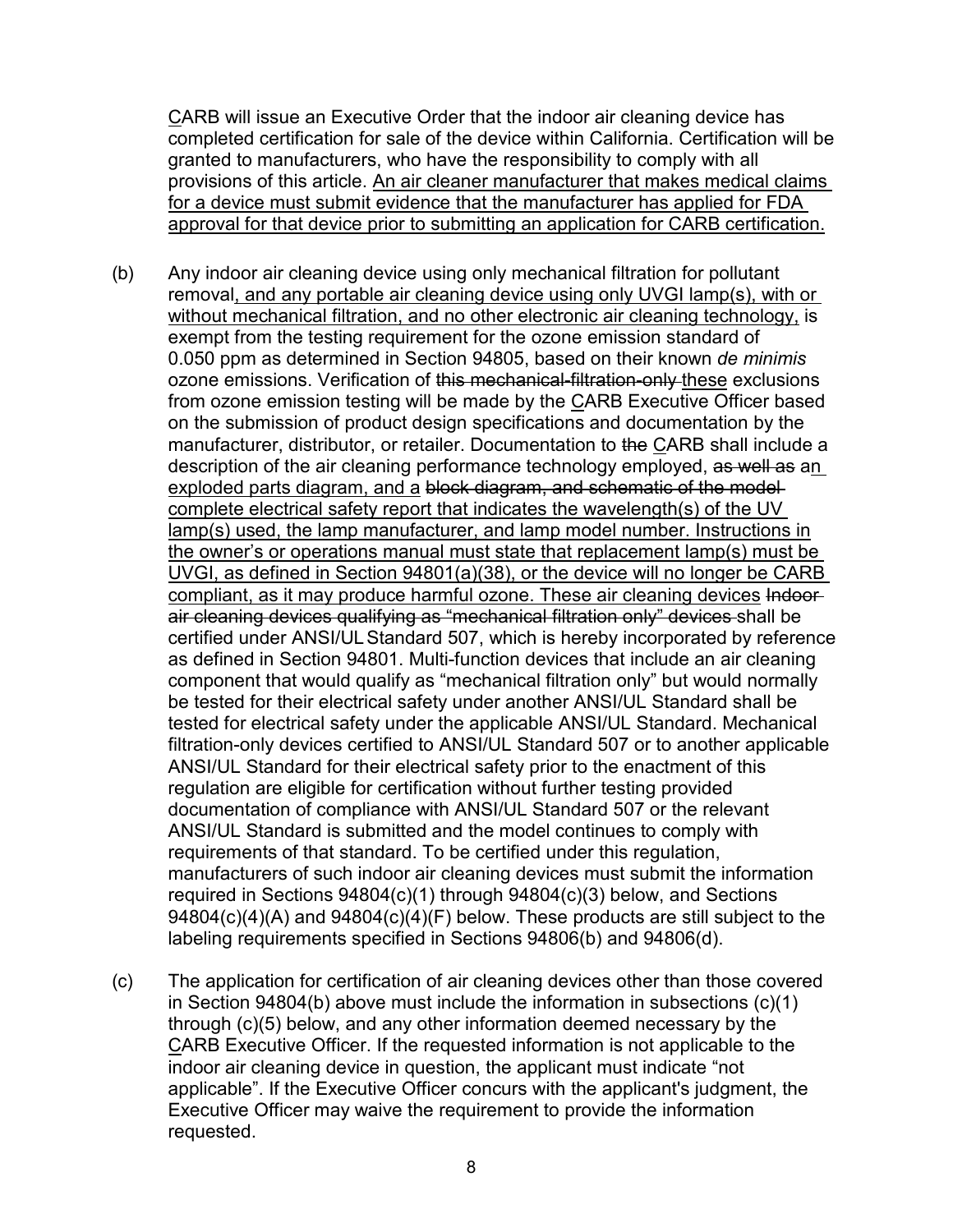- address, and website, and name and phone number of the primary contact (1) Manufacturer name, mailing address, physical address, phone number, email person for purposes of this certification;
- (2) Applicant or representative name, mailing address, physical address, phone number, and email address, if different from manufacturer;
- (3) Indoor air cleaning device information:
	- (A) Brand name
	- (B) Model name
	- (C) Model number
	- (D) Serial number of devices submitted for testing (where applicable)
	- (E) Manufacture date of devices submitted for testing
	- (F) Model group, and other models included in model group, where applicable
	- (G) Discussion of the principles of operation and design
	- (H) Device schematics depicting operation(I)
	- (<del>I)</del>(H) Maintenance requirements
	- $\ddot{\phantom{a}}$ (I) Complete electrical safety test report
	- $(J)$ Ozone test report for devices tested for ozone $\leftrightarrow$
	- <del>(J)</del><u>(K)</u> Owner's manual, Ooperations manual<u>, or installation manual, if available</u>
	- (K)(L) Marketing materials, if available Copy of the online directory listing from
- the testing laboratory verifying current certification<br>(M) Exploded parts diagram labeled in English<br>(4) Indoor air cleaning device test information: Exploded parts diagram labeled in English
- - (A) Test facility identification and proof of current Nationally Recognized Testing Laboratory (NRTL) accreditation
	- (B) Ozone emission concentrations for all units tested, as measured according to Section 94805, including both the 24-hour measurement as exceeded 0.050 ppm well as information regarding whether any transitory measurements
	- (C) Whether a device failed the ozone emission test for any reason during packaging intact, electrical part overheated/unsafe to continue, etc.) final certification testing, and if so, the reason (e.g., excess transitory excursions, motor failure during the test, device not received with
	- (D) Chain of custody of test device(s)
	- cleaning devices, Sections 7.5 and 7.6 of CSA C22.2 no. 187-15. ,and the associated Certification Requirement Decisions published by UL. (E) Statement from the testing laboratory that the ozone emissions were determined in accordance with the protocols in the December 21, 2007 Revision of Section 3740 of ANSI/UL Standard 867 or, for in-duct air
	- 867, <u>CSA C22.2 no. 187-15</u>, ANSI/UL Standard 507, or other (F) Notification by a testing laboratory or certification organization of compliance with the electrical safety provisions of ANSI/UL Standard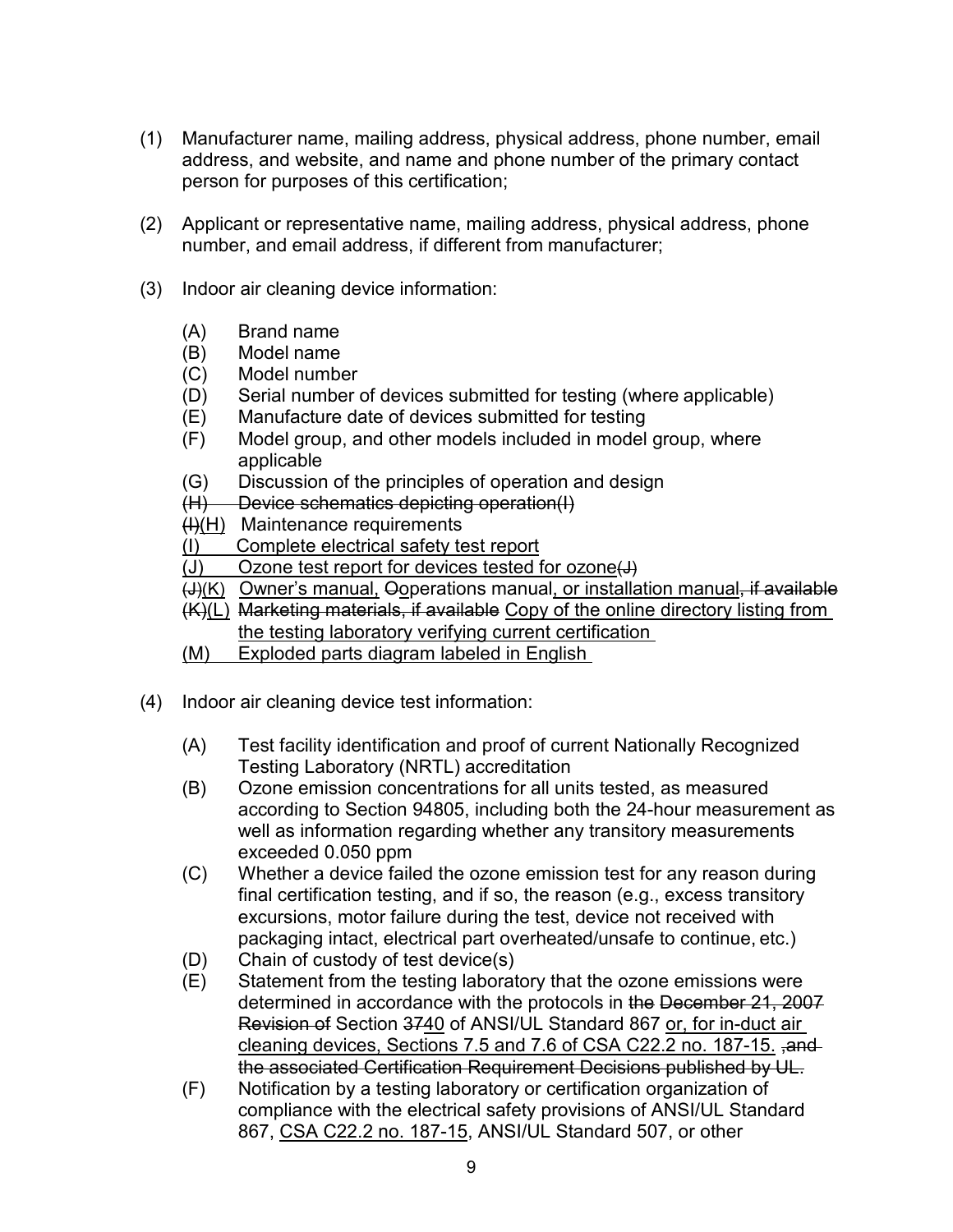all units tested. applicable ANSI/UL Standard, where applicable as appropriate, for

- (5) Any additional information the laboratory needs to communicate.
- (d) Written notification will be provided within 30 days of receipt indicating whether the certification application has been accepted for review or, if incomplete, what additional information is required. Within 30 days after application acceptance as complete, written notification of certification approval or disapproval will be provided. These time periods may be extended by the Executive Officer if deemed necessary because of extenuating circumstances.
- (e) Notification must be provided to the Executive Officer within 30 days if the indoor compliance with ANSI/UL Standard 867<u>, CSA C22.2 no. 187-15</u>, <del>or</del> ANSI/UL air cleaning device fails any post-certification testing conducted to verify Standard 507, or any other standard listed in section 94801(a)(3c) through 94801(a)(3l), whichever is applicable.
- in any way, other than minor cosmetic changes. If the original manufacturer of a the device must be recertified. A certified air cleaning device must also be recertified if it is sold under a different brand name or model number than the brand name and model number originally certified. (f) Manufacturers must notify CARB if the certified device is subsequently changed certified device changes or a device is manufactured in a new production facility,
- $(f)(g)$   $C$ ARB may revoke certification for any device deemed noncompliant in the future when tested according to procedures described in Section 94805, or if any other CARB certification requirements are no longer met.

Note: Authority cited: Section 41986, Health and Safety Code. Reference: Sections 41985, 41985.5 and 41986, Health and Safety Code; and 21 C.F.R. § 801.415.

#### **§ 94805. Test Method.**

- the test methods. (a) For the purpose of compliance with this regulation only a single model of indoor air cleaning device within a model group, if one exists, must be evaluated under
- are hereby incorporated by reference as defined in Section 94801. <u>In-duct air</u> 187-15 or ANSI/UL Standard 867, which are hereby incorporated by reference (b) Testing of indoor air cleaning devices to determine compliance with the requirements of this article, shall be performed following the ANSI/UL Standard 867 or ANSI/UL Standard 507, whichever is applicable, in their entirety, which cleaning devices shall be tested for electrical safety according to CSA C22.2 no. as defined in Section 94801. Dual-function Aappliances with a primary purpose other than air cleaning that include an air cleaning component that meets the definition of an indoor air cleaning device given in Section 94801 shall meet the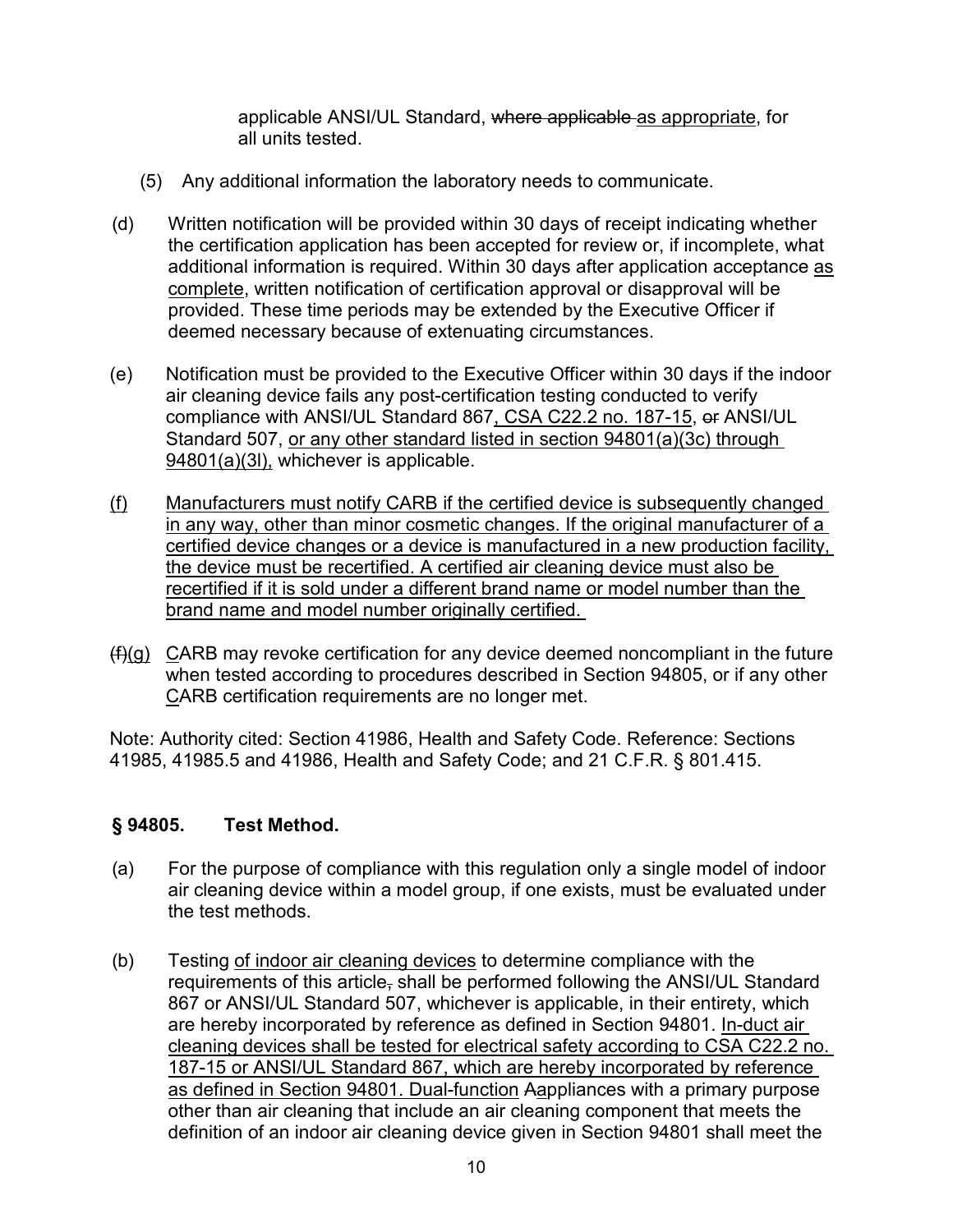ANSI/UL Standards <u>73, 153,</u> 484, <u>499, 998,</u> 1017, 1278, <u>1598,</u> <del>and</del> 1993, <u>and\_</u> applicable ANSI/UL electrical safety standard for its primary purpose, including 1995, which are hereby incorporated by reference as defined in Sections  $\overline{94801(a)}(3c)$ , 94801(a)(3e), 94801(a)(3d), and 94801(a)(3f), 94801(a)(3g), 94801(a)(3h), 94801(a)(3i), 94801(a)(3j), 94801(a)(3k), and 94801(a)(3l) respectively.

- (c) Ozone emissions from indoor air cleaning devices, except for in-duct air ANSI/UL Standard 867. Ozone emissions from in-duct air cleaners shall be no. 187-15. For certain in-duct devices, testing under ANSI/UL Standard 867 94801. In accordance with ANSI/UL Standard 867 test procedures, devices must be tested with filters removed, unless the device has a permanent filter, as defined in section 94801(a)(31). cleaners, will be determined using the method described in Section 3740 of determined using the method described in Sections 7.5 and 7.6 of CSA C22.2 may also be acceptable; such tests must be pre-approved by the testing laboratory and by CARB.and the associated Certification Requirement Decisions, which are hereby incorporated by reference as defined in Section
- Standard 867, <u>CSA C22.2 no. 187-15,</u> ANSI/UL Standard 507, or other UL or Supplemental Programs #2, 3, 4, 5, and 6, as published in Volume 60, Federal by reference, for the ANSI/UL Standard 507, 867, or other electrical safety electrical safety testing, including use of test data from Programs 2 through 6 where qualified and overseen by a Program 10 (SNAP) facility. (d) Electrical safety  $\pm$ testing of indoor air cleaning devices must be conducted by a laboratory currently recognized as an NRTL by the U. S. Occupational Safety and Health Administration (OSHA), to perform testing for the entire ANSI/UL ANSI/UL Standard, as applicable, and when the NRTL is operating within its NRTL Scope of Recognition. Independent laboratories qualified and operating under surveillance by an NRTL may also conduct the electrical safety testing. If included within its scope of recognition, such an NRTL may also utilize OSHA Register, pages 12980 to 12985 (March 9, 1995), which is hereby incorporated testing required in this regulation. Additionally, if included within its scope of recognition, an NRTL may also utilize OSHA Supplemental Program 10 (also called Satellite Notification and Acceptance Program, or "SNAP") as published in Volume 74, Federal Register, pages 923 to 927 (January 9, 2009) for the
	- (e) However, the Ozone testing to ANSI/UL Standard 867 Section 40.37 or CSA <u>C22.2 no. 187-15 Sections 7.5 and 7.6</u> e<del>zone testing<u>,</u> as</del> required in this Supplemental Program—2 testing laboratory t<del>hat</del> has passed an <u>C</u>ARB audit to regulation, may only be performed by an NRTL or an independent testing laboratory qualified and under supervision by an NRTL provided the utilizing a verify their ability to accurately perform the ozone emissions testing procedure. as described in ANSI/UL Standard 867 Section 37.The CARB audit may include, andbut is not necessarily limited to, review of written test protocol operating procedures, test chamber and analyzer configuration, background ozone measurements, air exchange rate, ozone half-life test results, equipment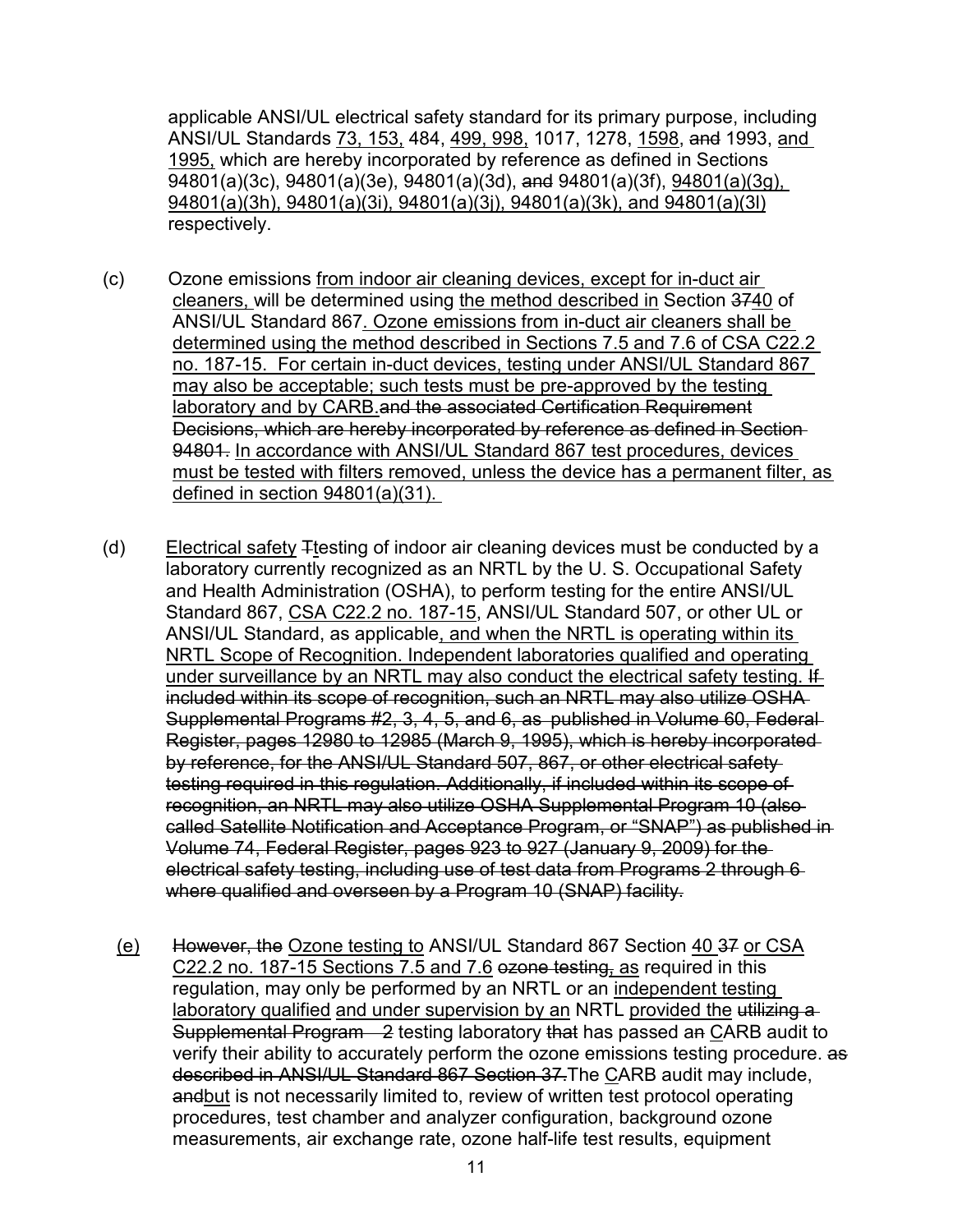<u>the laboratory will be for a minimum of one year and</u>The audit may also include a requirement for annual submittal of internal audit reports on the ANSI/UL Standard 867 Section <del>37<u>40 or CSA C22.2 no. 187-15 Sections 7.5</u> and 7.6</del> test Section 37 40 or CSA C22.2 no. 187-15 Sections 7.5 and 7.6 tests are conducted, and any related follow up internal audit reports. Subsequent audits may be required in order to maintain CARB approval to conduct ozone testing for calibration and maintenance records, and other related information; and Initial approval of the laboratory will also require an onsite review. CARB approval of protocols and the performance of the chamber(s) in which ANSI/UL Standard 867 the purposes of this regulation.

Note: Authority cited: Section 41986, Health and Safety Code. Reference: Sections 41985, 41985.5 and 41986, Health and Safety Code.

# **§ 94806. Labeling and Safety Mark Requirements.**

- Section 94803. Indoor air cleaning devices submitted to an approved laboratory for certification testing within 12 months of the effective date of this regulation, but (a) All indoor air cleaning devices are required to display an ozone emissions certification label [as defined in Section 94801(a)(16)(20)] on the product packaging after completion of requirements of Section 94804 prior to sale in California, unless satisfying the requirements for exemption as specified in unable to obtain certification pursuant to Section 94804 by the end of the 18th month after the effective date of this regulation, shall be allowed an additional 180 days after the postmark date of notification of product certification by CARB to meet the labeling requirements of this section. Indoor air cleaning devices that have been certified by October 18, 2010 may still be sold without the required labeling on the package until October 18, 2011, and may use an adhesive label until October 1, 2012.
- <u>certified</u>" in bold type whose uppercase letters are not less than 3 mm high. <u>Very</u> small air cleaning devices, including dual-function devices, may use a smaller label, although it must include the required language, be easily readable, and be approved by CARB staff prior to certification. In no case shall the label be placed (b) For non-medical devices, the label shall be at least 1 inch by 2 inches in size, easily readable, and shall state "This air cleaner complies with the federal ozoneemissions limit. ARB certified" Meets California ozone emissions limit. CARB on the bottom of the packaging.
- Section 801.415 of Title 21 of the Code of Federal Regulations. The label shall also state "<u>C</u>ARB certified". (c) For medical devices, the label shall be in compliance with federal law, including
- duct devices, the CSA C22.2 no. 187-15 requirements of the appropriate NRTL (d) All electronic indoor air cleaning devices (both medical and non-medical) are required to display the ANSI/UL Standard 867 safety certification or listing mark on the device, consistent with the ANSI/UL Standard 867 requirements or, for in-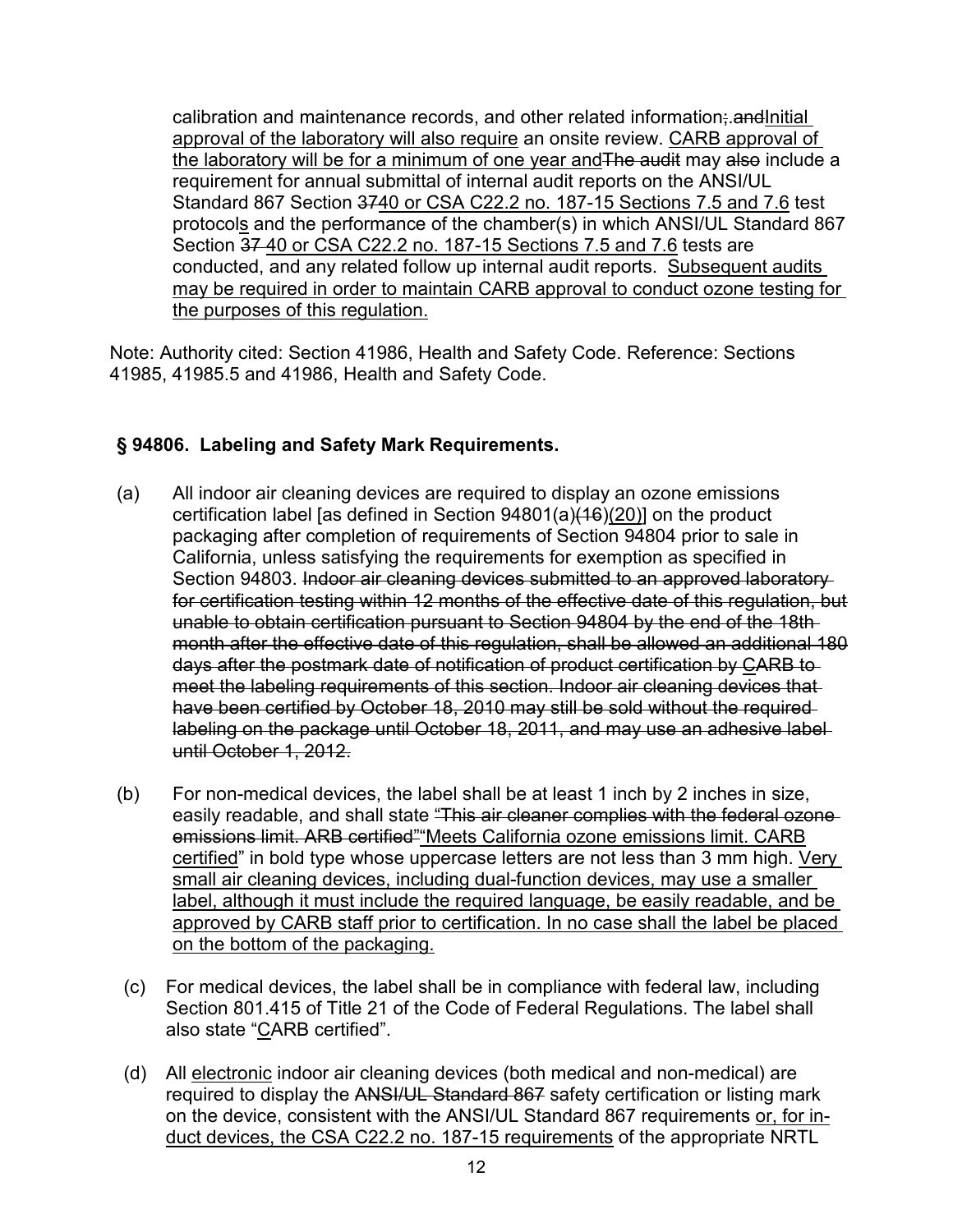with or without mechanical filtration, as described in Section 94801(a)(38) and Section 94804(b) shall display the ANSI/UL Standard 507 certification mark. display the <del>ANSI/UL Standard 507</del><u>certification mark or listing mark for the </u> appropriate electrical safety test for its primary function. safety certification organization, after completion of requirements of Sections 94804 and 94805 and prior to sale in California, unless the device satisfies the requirements for exemption as specified in Section 94803. Devices qualifying as "mechanical filtration only" devices as described in Section 94801(a)(20)(24) and Section 94804(b) and portable air cleaning devices using only UVGI lamp(s), Dual-function devices with an air cleaning component, as described in Section 94801(a)(13), as described in Section 94801(a) and Section 94804(b) shall

(e) Any indoor air cleaning device for non-industrial use that is advertised or sold via the Internet or by catalog but that has not been certified according to Section 94804, and is not exempt from certification according to Section 94803, must display the following advisory in a prominent place on the primary web pages, catalog pages, and related materials where such device is advertised or displayed for sale: "Does not meet California air cleaner regulation requirements; cannot be shipped to California." This advisory must be displayed prior to customers entering their purchase information.

Note: Authority cited: Section 41986, Health and Safety Code. Reference: Sections 41985, 41985.5 and 41986, Health and Safety Code; and 21 C.F.R. §§ 801 and 801.415.

#### **§ 94807. Notice to Distributors, Retailers, and Sellers.**

 supplied, offered for sale, or introduced into commerce in California must submit and sellers <u>who supply, offer to sell, or sell in California</u> true and accurate copies of confidential upon request as specified in Sections 91000 et seq. of title 17, chapter Within 12 months of the effective date of this regulation, amendment, manufacturers of uncertified indoor air cleaning devices manufactured, sold, documentation that they have provided to all of their known distributors, retailers, the final regulation adopted by the CARB and filed with the California Secretary of State. Accepted documentation of a mailed notification will include a hard copy of the materials mailed and the associated mailing list with complete contact information for each address submitted to the CARB Executive Officer, P.O. Box 2815, Sacramento, CA 95812, Attn: Indoor Air Cleaning Device Certification. The documentation may also be submitted by email at [aircleaners@arb.ca.gov](mailto:aircleaners@arb.ca.gov) or via another CARB-approved method. Accepted documentation of an email notification will include a copy of the email and the complete contact information for each email address submitted to the CARB Executive Officer. Such information may be kept 1, subchapter 4 (Disclosure of Records) of the California Code of Regulations.

 For new distributors, retailers and sellers who become known to manufacturers of information to the CARB annually. Manufacturers subject to this section must keep uncertified devices after manufacturers' initial notification to their distributors and retailers, manufacturers must provide similar notice to them and provide contact updated records of the notifications made pursuant to this section for as long as the